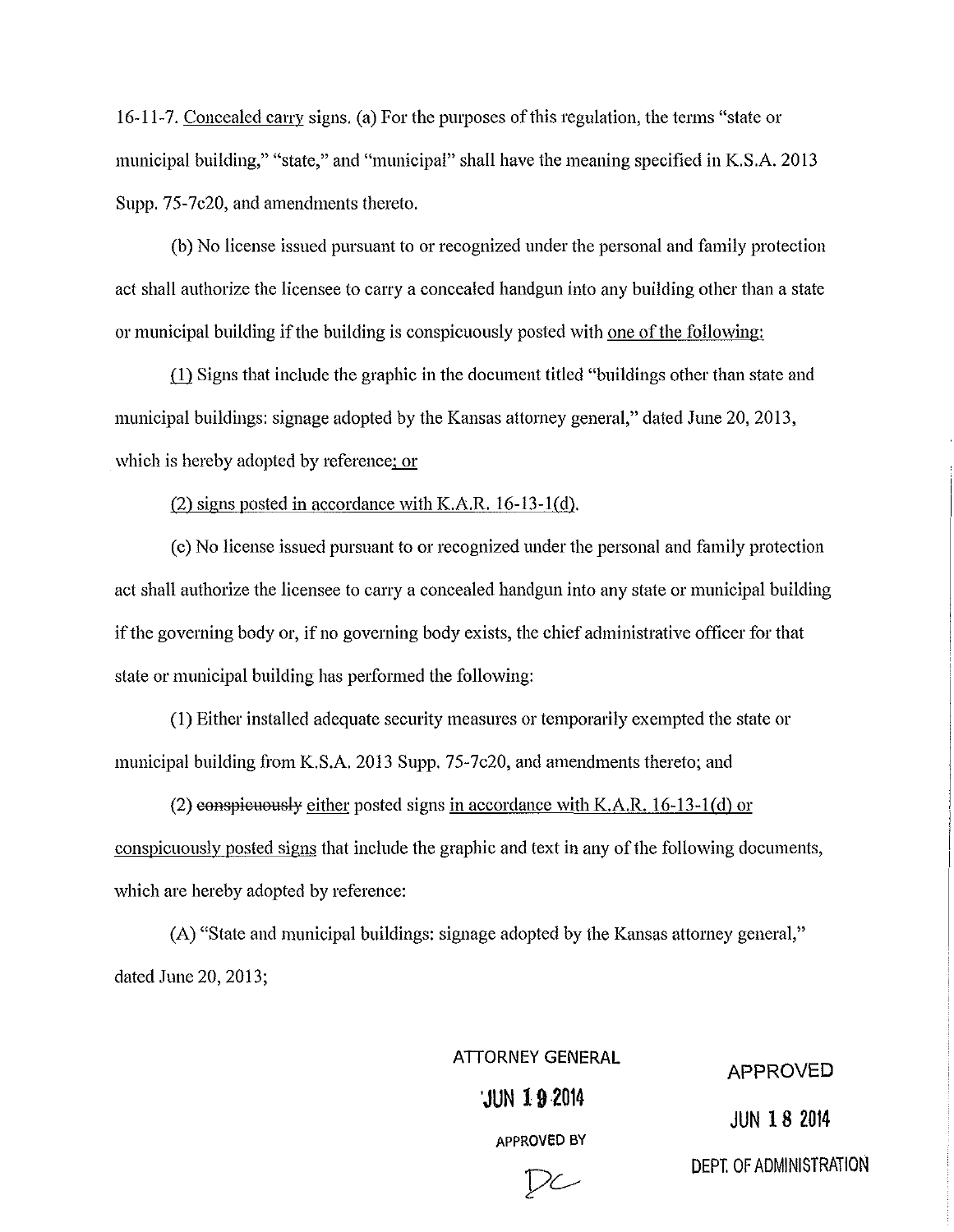(B) "state and municipal buildings: signage adopted by the Kansas attorney general," dated July 10, 2013; or

(C) "state and municipal buildings: signage adopted by the Kansas attorney general," dated September 26, 2013.

The top of the text shall be at least one inch but no more than two inches below the graphic. The text shall be in black letters and shall be no smaller than the text below the graphic in any of the documents adopted in this subsection. The text "State or Municipal Building, 2013 HB 2052 EXEMPT" or "State or Municipal Building, EXEMPT" shall be printed in boldface.

(d) "Conspicuously posted," when used to describe any sign speeified adopted in this regulation, shall mean that the sign meets the following requirements:

(I) Has a white background;

(2) includes the graphic design that is contained in the documents adopted in this regulation and that meets the following requirements:

(A) Depicts the handgun in black ink;

(B) depicts the circle with a diagonal slash across the handgun in red ink; and

(C) is at least six inches in diameter;

(3) contains no text or other markings within the one-inch area surrounding the graphic design;

(4) contains no text other than the text specified in the document documents adopted in paragraph  $(c)(2)$  or in K.A.R. 16-13-1(d);

(5) is visible from the exterior of the building and is not obstructed by doors, sliding doorways, displays, or other postings;

ATTORNEY GENERAL

APPROVED

**·DUN 192014** JUN **18** <sup>2014</sup>

DC

APPROVED BY DEPT. OF ADMINISTRATION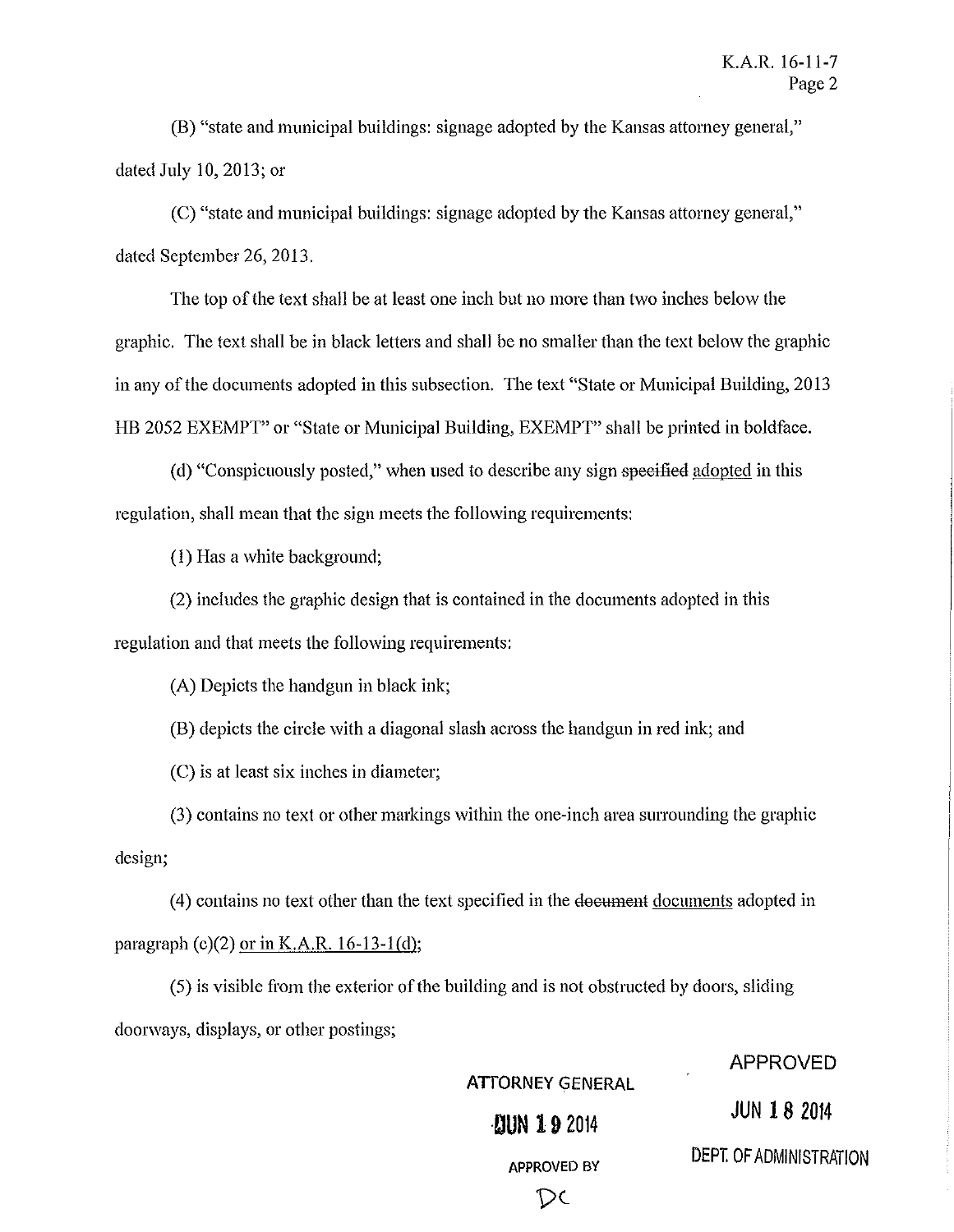(6) is posted at the eye level of an adult, which shall mean that the entire sign is between four feet and six feet from the ground;

(7) is posted not more than 12 inches to the right or left of each exterior public and nonpublic entrance to the building; and

(8) is legible. Each sign that becomes illegible shall be replaced immediately.

(e) Except as provided in K.A.R. 16-13-1, signs posted in accordance with subsections (b) through (d) of this regulation shall also prohibit the unconcealed carry of firearms within a building to the extent allowed by law.

(f) Signs that meet the requirements of subsection  $(b)$  or paragraph  $(e)(2)$  this regulation may be obtained by contacting the office of the attorney general or may be reproduced from the web site of the office of the attorney general. (Authorized by K.S.A. 2013 Supp. 75-7c10 and 2014 HB 2578, § 5; implementing 2014 HB 2578, § 5, K.S.A. 2013 Supp. 75-7c10, and K.S.A. 2013 Supp. 75-7c20, as amended by 2014 Sen Sub for HB 2140, § 5; effective Nov. 27, 2006; amended Jan. 14,2011; amended, T-16-6-28-13, July I, 2013; amended, T-16-7-16-13, July 16, 2013; amended Nov. 8,2013; amended, T-\_\_\_\_\_\_\_\_\_\_\_\_\_ .)

## APPROVED

**JUN 18 2014** 

## **·,.,UN 19** <sup>2014</sup>

ATTORNEY GENERAL

APPROVED BY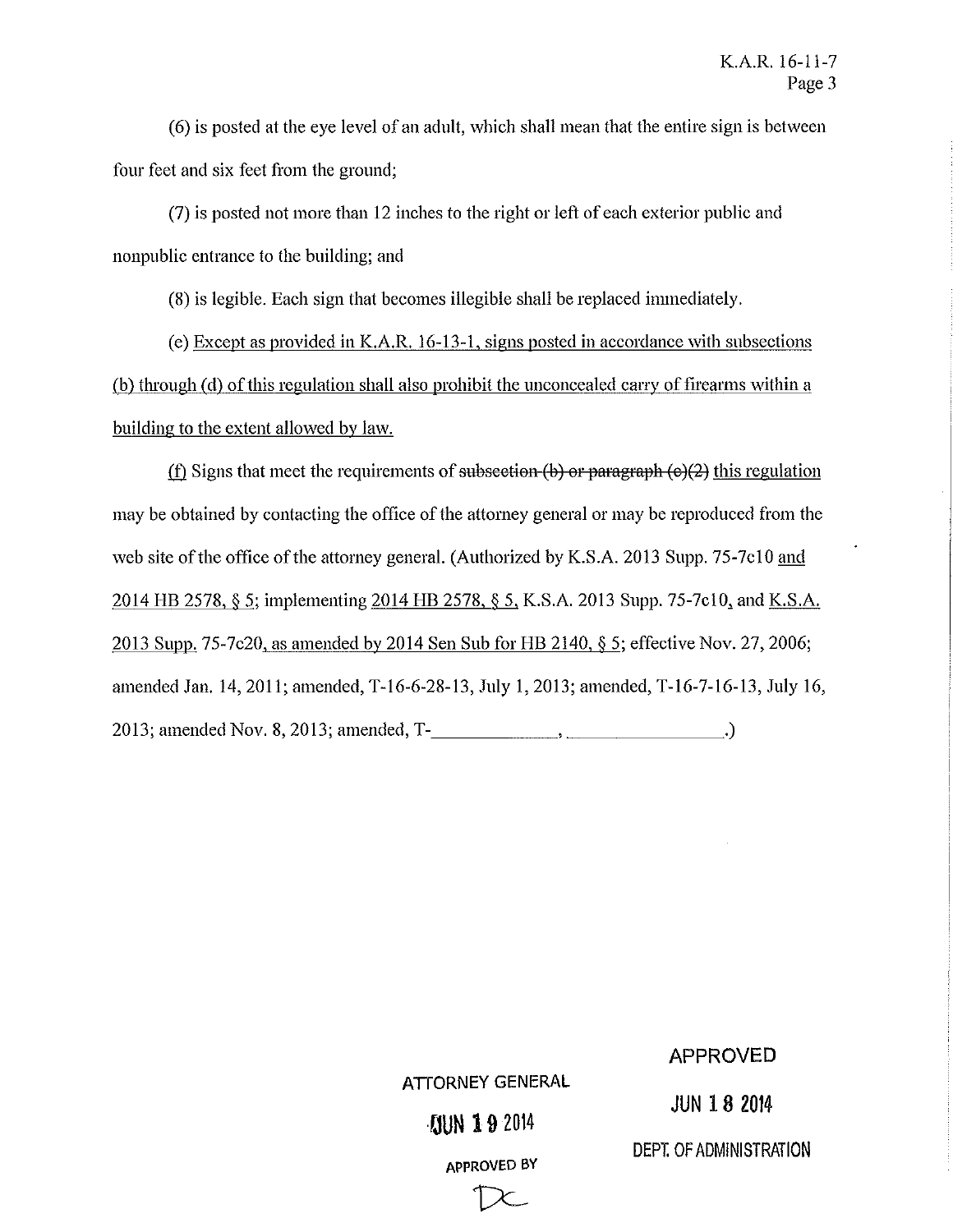16-13-1. Open carry signs. (a) For the purposes of this regulation, the terms "state or municipal building," "state," and "municipal" shall have the meaning specified in K.S.A. 2013 Supp. 75-7c20, and amendments thereto.

(b) Signs posted in accordance with K.A.R. 16-11-7 shall also prohibit the unconcealed carry of firearms within a building to the extent allowed by law.

( c) Except as otherwise provided by law, it shall be unlawful to carry an unconcealed firearm into a building that is posted at each exterior entrance with a sign that meets the following requirements:

 $(1)$  Contains the sentence "The open carrying of firearms in this building is prohibited" with the word "prohibited" printed in underlined boldface. The text shall be in black ink and no smaller than the text in the document titled "open carry prohibited: signage adopted by the Kansas attorney general," dated June 16,2014, which is hereby adopted by reference;

(2) has a white background;

(3) has a red border in the shape of an octagon that encloses the text specified in paragraph (c)(1) and is no smaller than the border in the document titled "open carry prohibited: signage adopted by the Kansas attorney general";

(4) contains no text or markings other than the text and markings specified in this subsection;

(5) is visible from the exterior of the building and is not obstructed by doors, sliding doorways, displays, or other postings;

(6) is posted "at the eye level of an adult," which shall mean that each sign is entirely between four feet and six feet from the ground;

> **ATTORNEY GENERAL JUN 192014**

> > Dc

**APPROVED** 

**JUN 18 <sup>2014</sup>**

APPROVED BY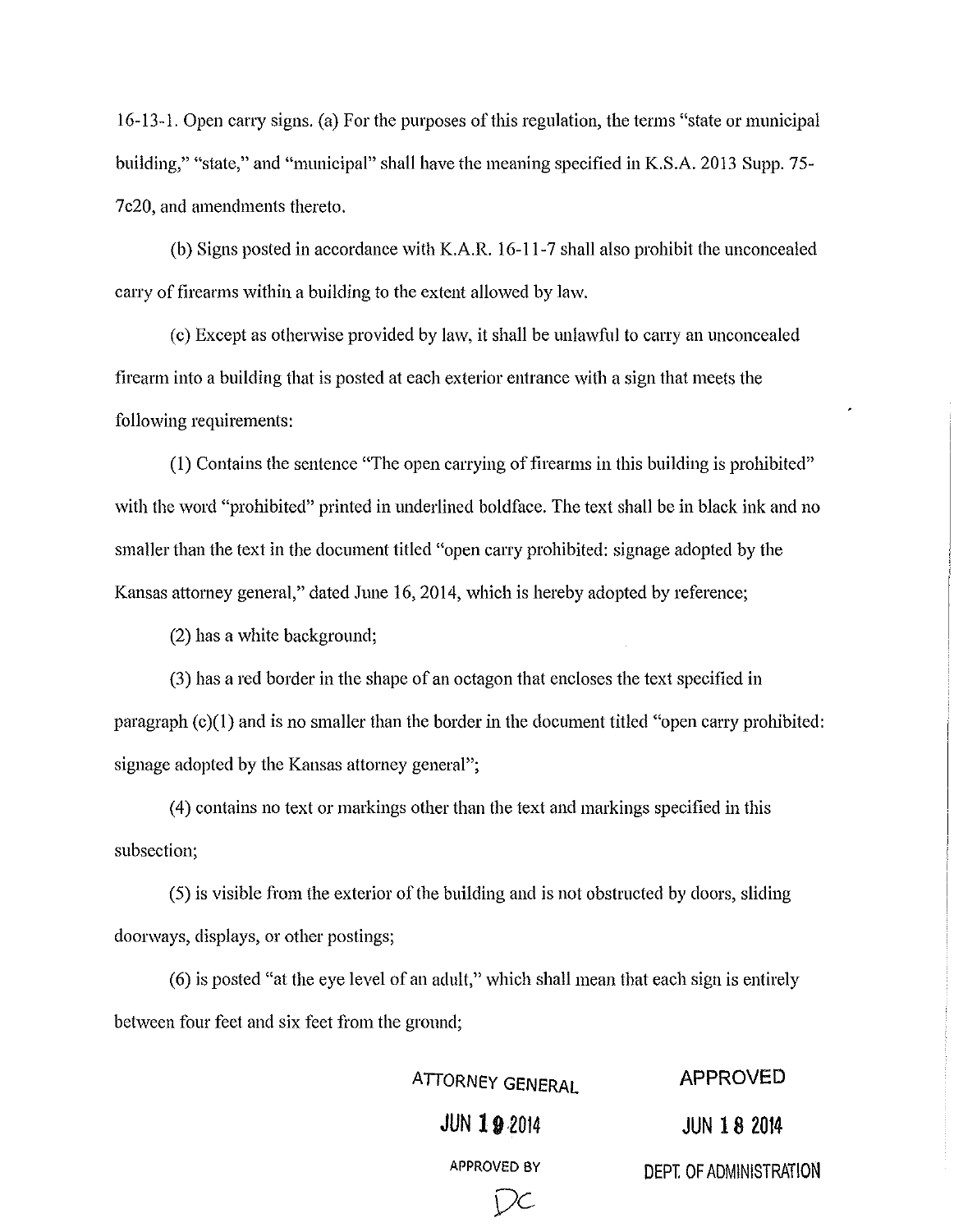and (7) is posted not more than 12 inches to the right or left of all entrances to the building;

(8) is legible. Each sign that becomes illegible shall be replaced immediately.

(d)(I) Except as otherwise provided by law, it shall be unlawful to carry a concealed handgun into a building that allows the unconcealed carry of firearms if the building is posted at each exterior entrance with a sign that meets the following requirements:

(A) Contains the text and graphic contained in one of the following:

(i) The document titled "buildings other than state or municipal buildings: signage to allow open carry but prohibit concealed carry," adopted by the Kansas attorney general and dated June 16, 2014, which is hereby adopted by reference;

(ii) the document titled "K.S.A. 2013 Supp. 75-7c20-exempt state or municipal buildings: signage to allow open carry but prohibit concealed carry," adopted by the Kansas attorney general and dated June 16,2014, which is hereby adopted by reference; or

(iii) the document titled "all buildings: supplemental signage to allow open carry but prohibit concealed carry," adopted by the Kansas attorney general and dated June 17,2014, which is hereby adopted by reference and shall be posted immediately above appropriate signs posted pursuant to K.A.R. 16-11-7;

(B) has a white background;

(C) depicts the graphic in accordance with K.A.R. 16-11-7(d)(2);

(D) contains no text or markings other than the text and markings specified in this subsection;

ATIORNEY GENERAL APPROVED

**UUN 192014 JUN 18 2014** 

\)C

APPROVED BY DEPT. OF ADMINISTRATION